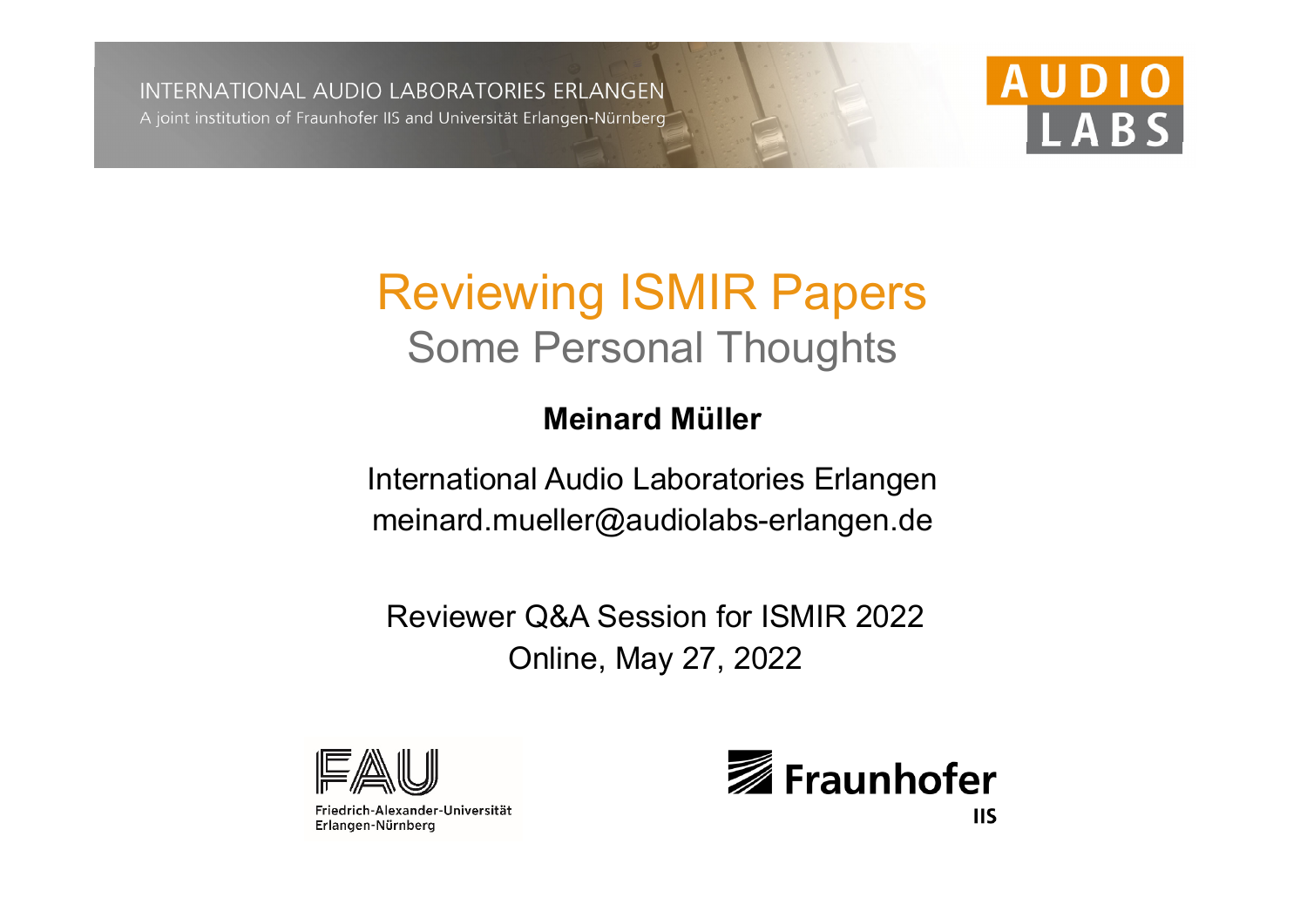## Meinard Müller

- $\mathbb{Z}^2$  Academic Background
	- $\blacksquare$ 1997: Master (Mathematics)
	- $\blacksquare$ 2001: PhD (Computer Science)
	- $\mathbf{r}$ 2007: Habilitation (Information Retrieval)
	- ш 2012: Professor (Semantic Audio Processing)
- Personal ISMIR History
	- $\blacksquare$ 2003: First ISMIR paper as co-author
	- $\blacksquare$ 2012 & 2015: Scientific program chair
	- $\mathbb{R}^n$ 2009-2021: Member of ISMIR Board
	- $\mathbf{u}$ 2020/2021: President of ISMIR
- IEEE Fellow (Music Signal Processing)
- π ACM Senior Member









#### Reviewing ISMIR Papers Some Personal Thoughts

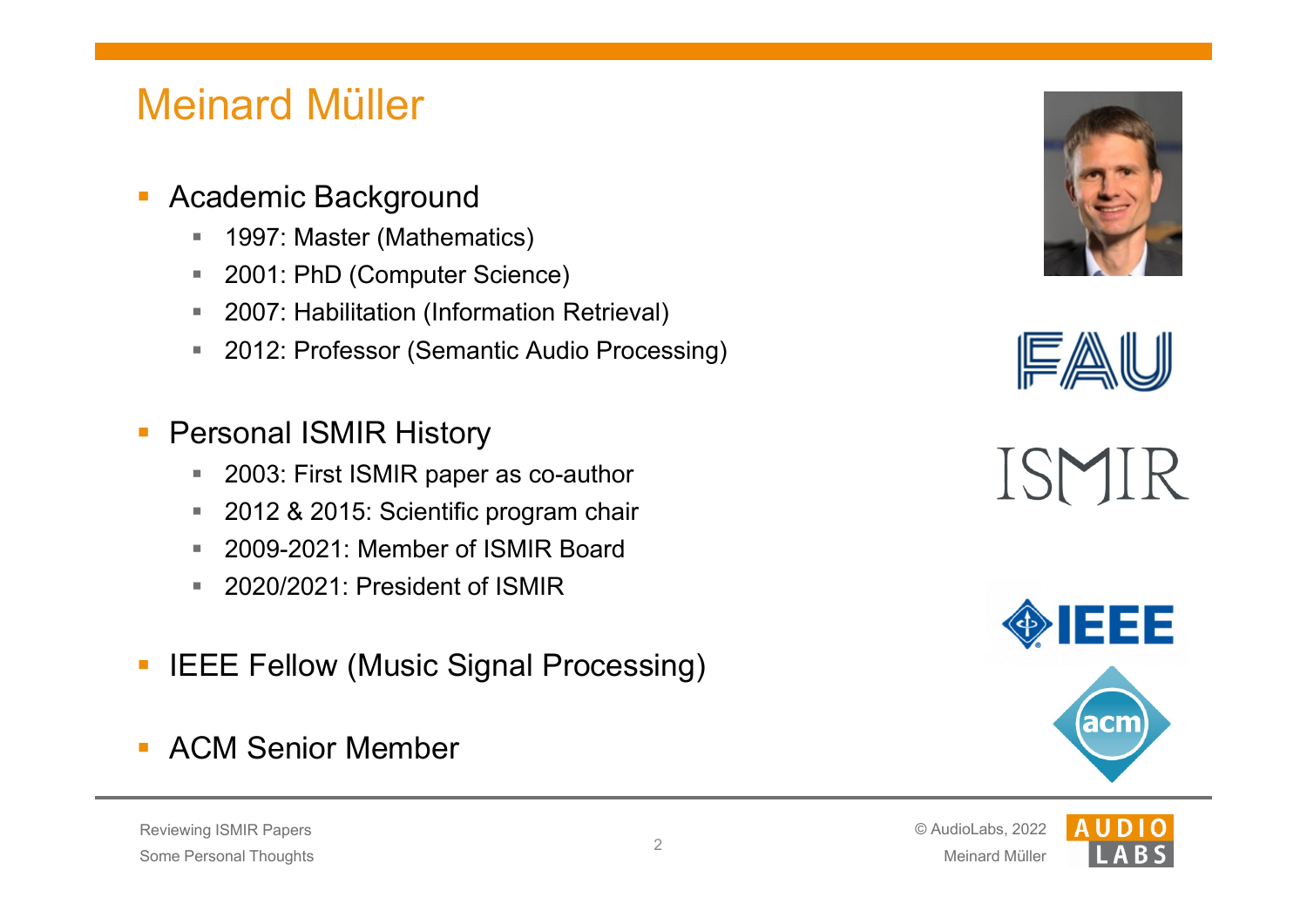# What is MIR?

- computational systems to help humans understand music-related data
- Multifaceted area drawing from a diverse set of disciplines



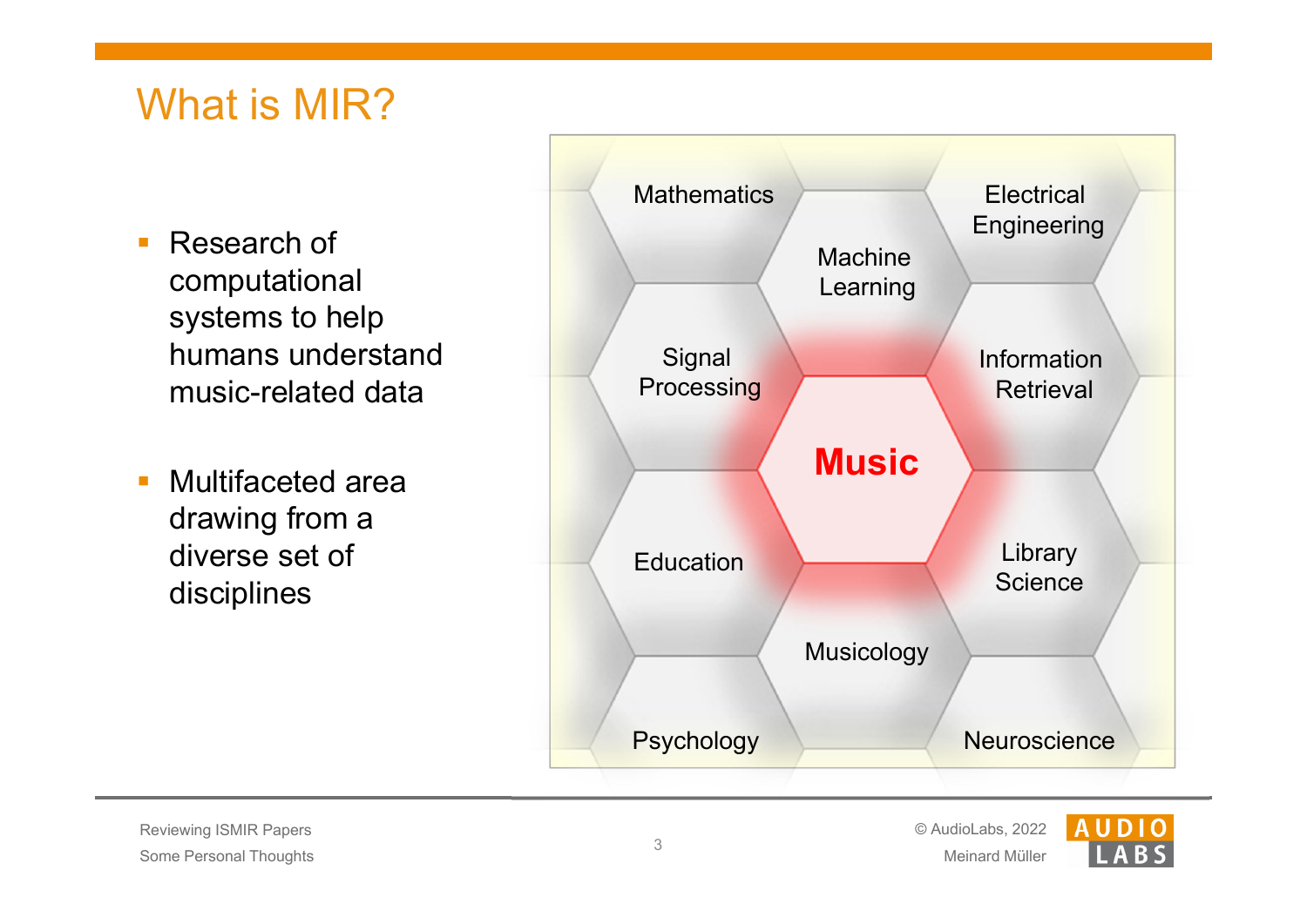### Why is ISMIR special?



- We all love music and technology …
- Independent, young, and vibrant community
- Support for next generation of scientists
- Equal focus on research and education
- Encouragement of interdisciplinarity & diversity
- Support of open access and reproducibility

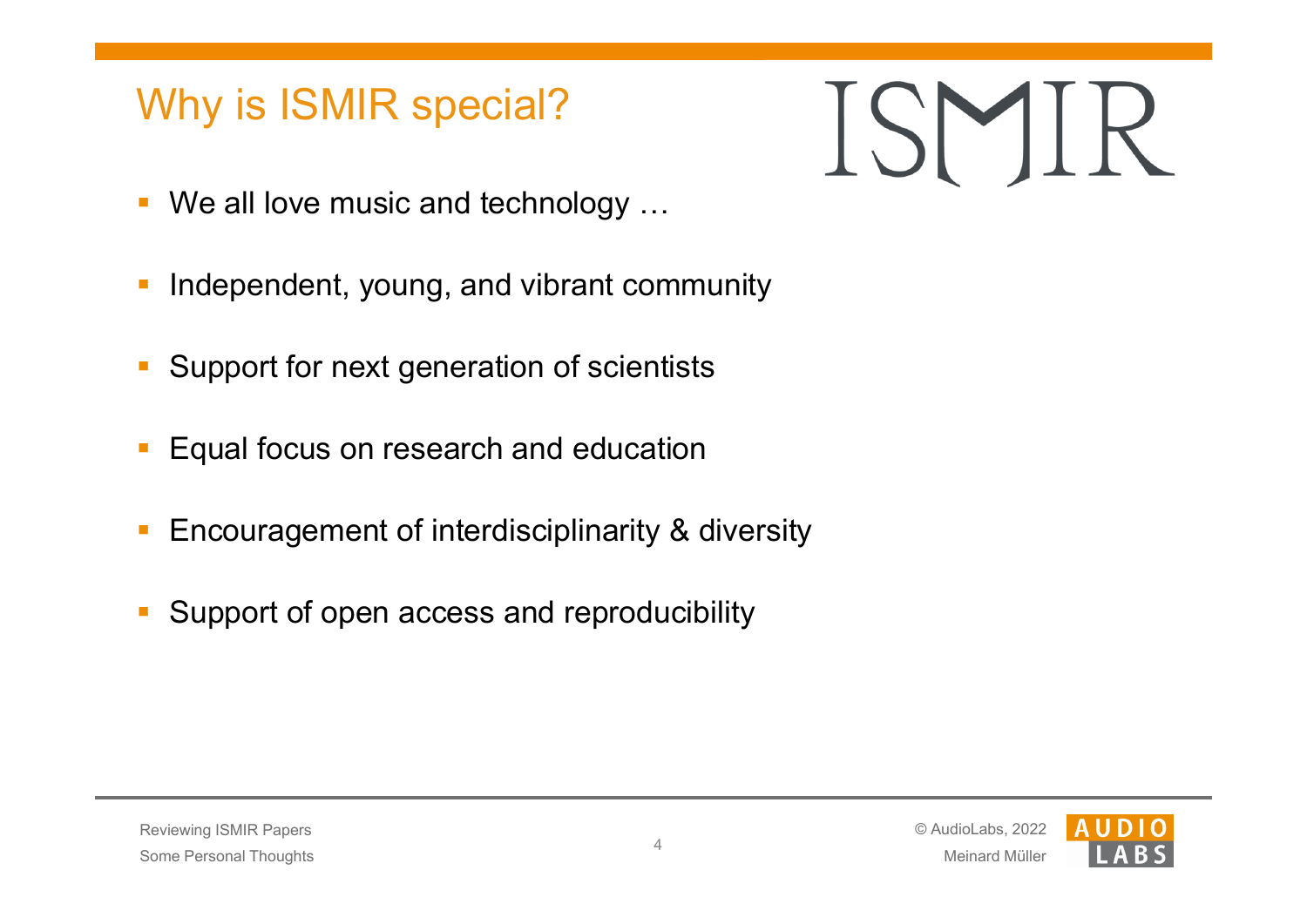### ISMIR Conference

 $|S|$ 

- **Yearly conference**
- Open access to all articles
- Copyright stays with authors
- 200 500 participants (increasing number)
- 100 120 papers accepted (acceptance rate  $40 50$  %)
- $\overline{\mathcal{A}}$ **ISMIR is where you get the best feedback for your work on MIR**
- **ISMIR is where you meet people who know and love MIR**

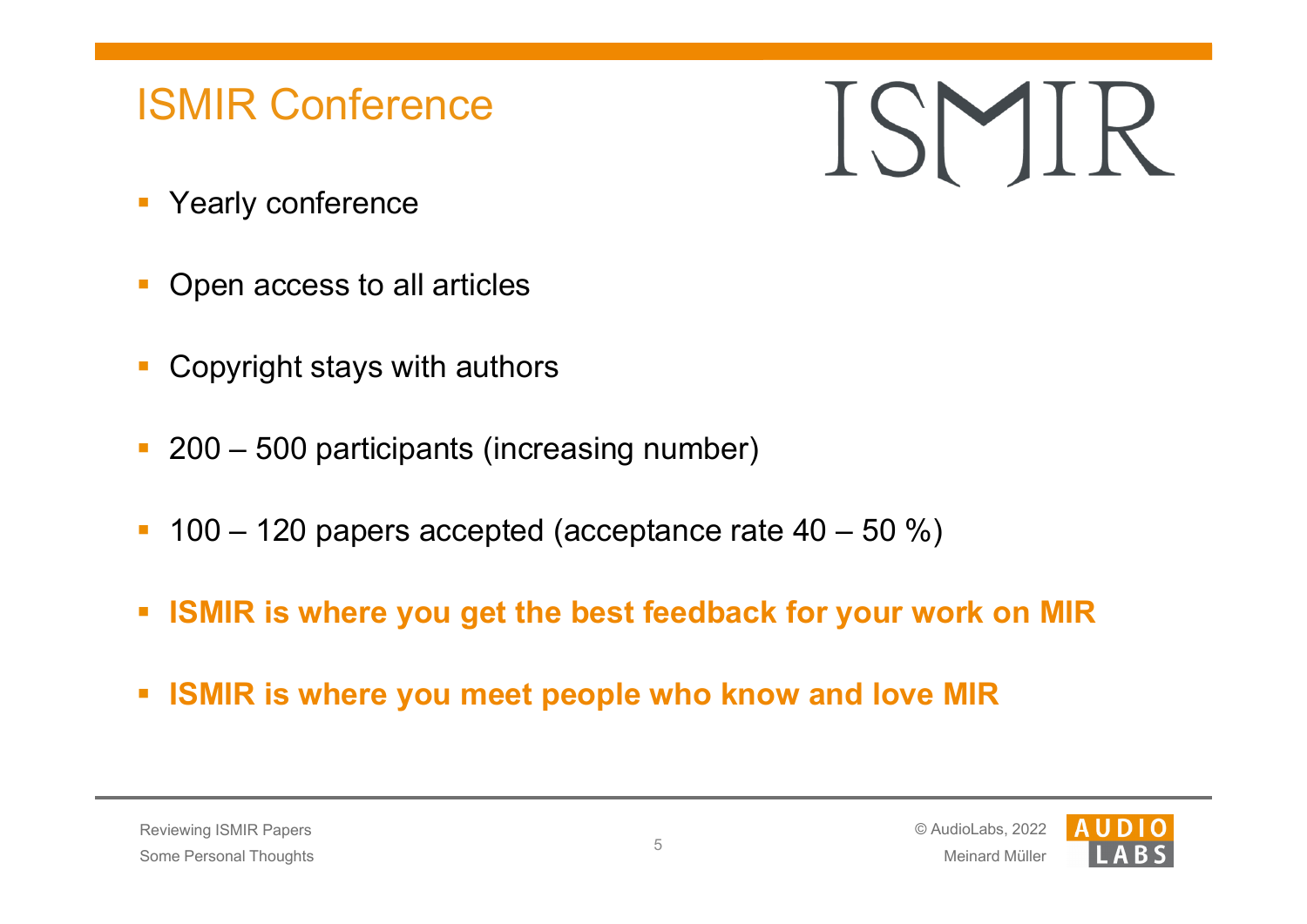### Review Decision Process

#### Scientific Program Chairs

- $\blacksquare$ ISMIR 2022: Masataka Goto, Rafael Caro, Xavier Serra, Rachel Bittner
- $\mathbb{Z}^{\mathbb{Z}^{\times}}$ Organize review process
- ш Make final decisions (accept vs. reject)
- Compile scientific program
- Meta Reviewers
	- $\blacksquare$ Help selecting reviewers
	- **C** C Review papers
	- $\mathcal{L}_{\mathcal{A}}$ Lead discussion phase
	- Provid<mark>e summary with preliminary decision</mark>
- $\mathcal{L}^{\text{max}}$ **Reviewers** 
	- г Review papers
	- Participate in discussion phase

#### Reviewing ISMIR Papers Some Personal Thoughts

Meinard Müller



6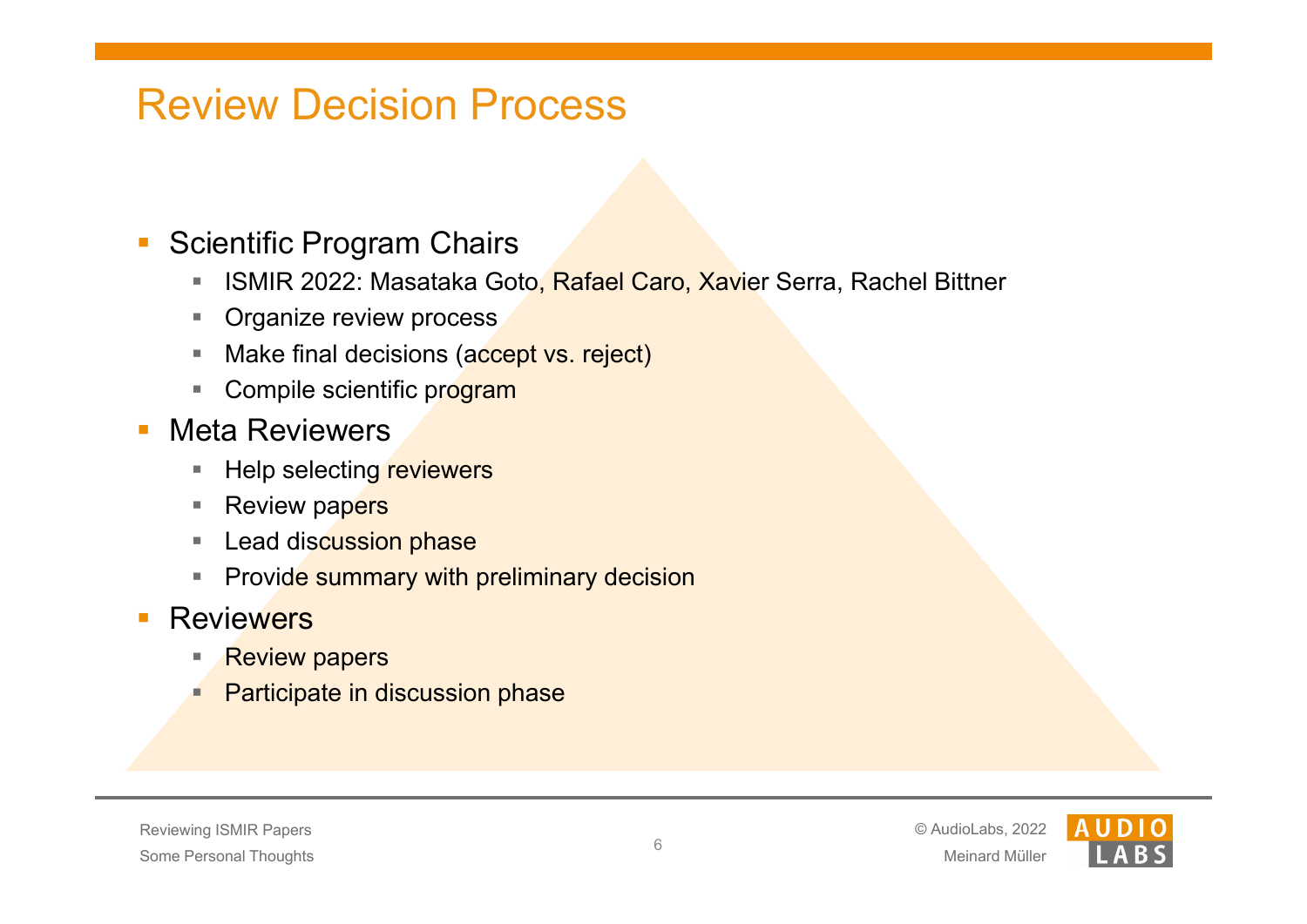### What Should a Review Achieve?

- Help scientific program chairs making a fair and transparent decision
- Help meta reviewers making a balanced recommendation
- Work out strengths and weaknesses of paper
- **Give authors feedback on their work**
- Help authors improve their work
- Support and shape the ISMIR community

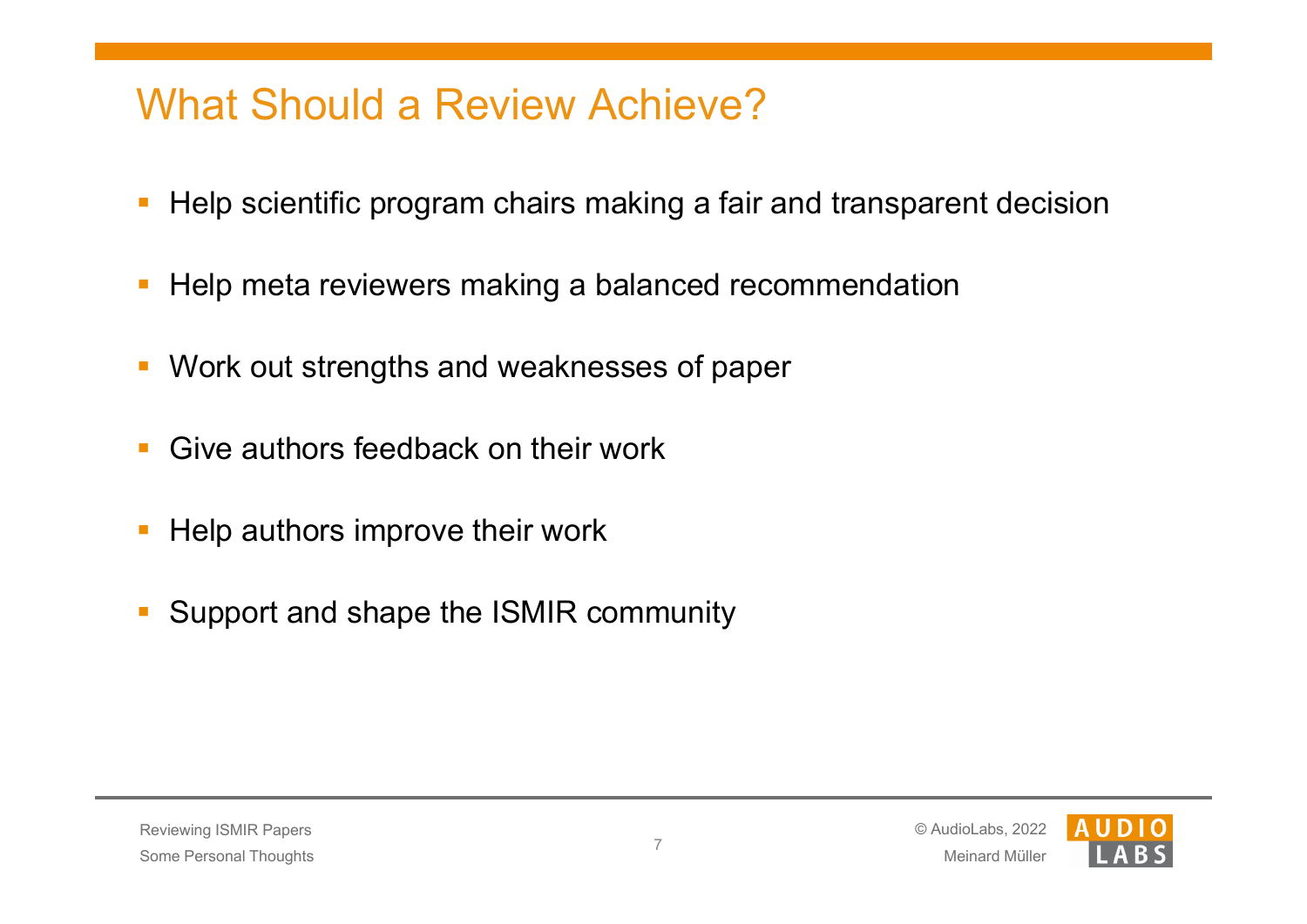# What are Possible Evaluation Criteria?

#### Appropriateness of topic

■ Does the paper fit into the scope of ISMIR?

#### Scientific and technical soundness

■ Is the notation and math correct?

#### Reproducibility

■ Can the results can be understood and reproduced?

#### Readability & paper organization

 $\blacksquare$ Are the essential points worked out clearly? Is there a take-home message?

#### $\mathcal{L}_{\mathcal{A}}$ Stimulation potential

■ May the paper trigger exciting discussions?

#### Novelty and relevance

- $\mathcal{L}_{\mathcal{A}}$ Does the paper make some original and substantial "contributions"?
- $\blacksquare$ Does the paper provide "insights"?

#### Reviewing ISMIR Papers Some Personal Thoughts

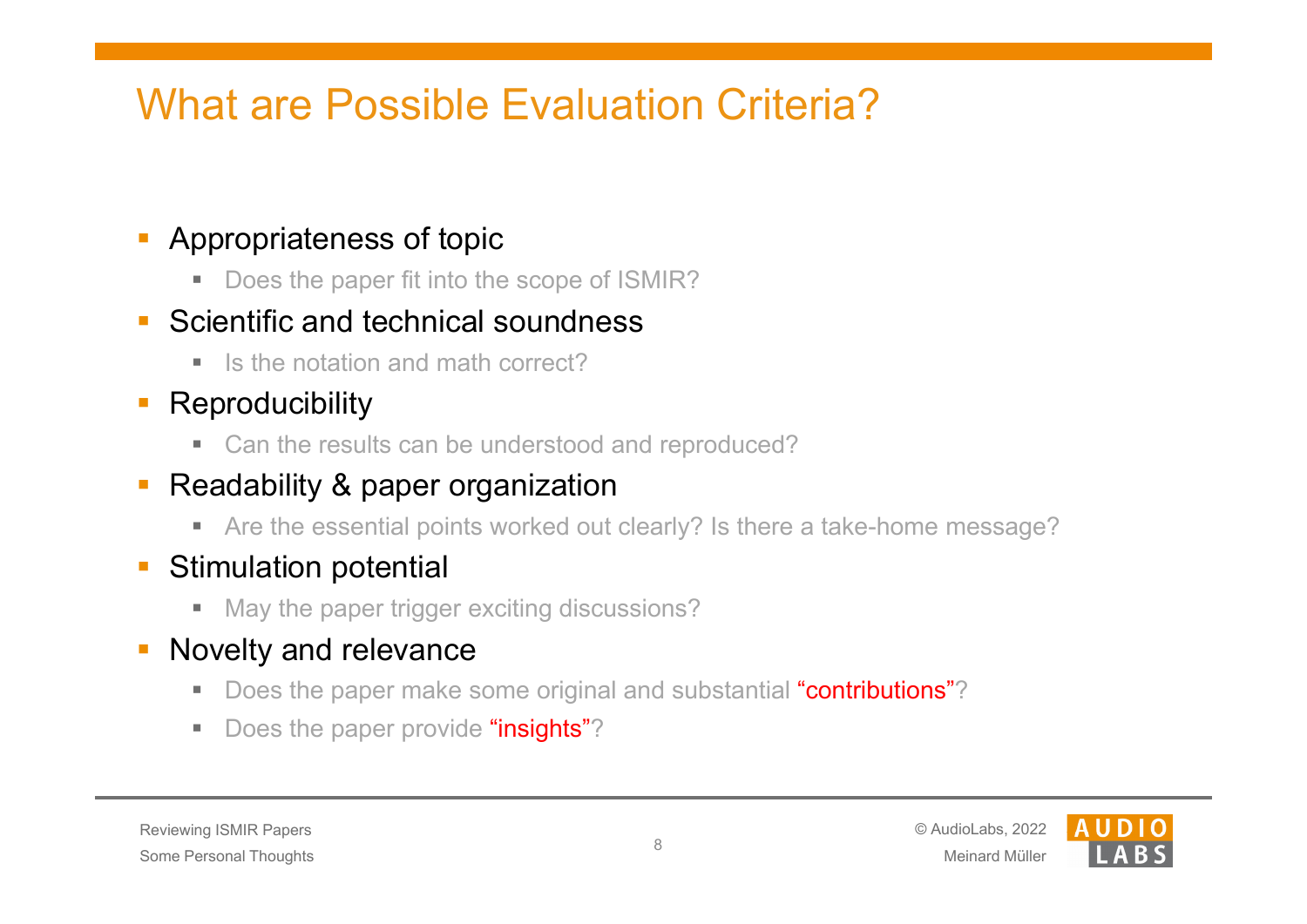# What is a "Contribution"? What are "Insights"?



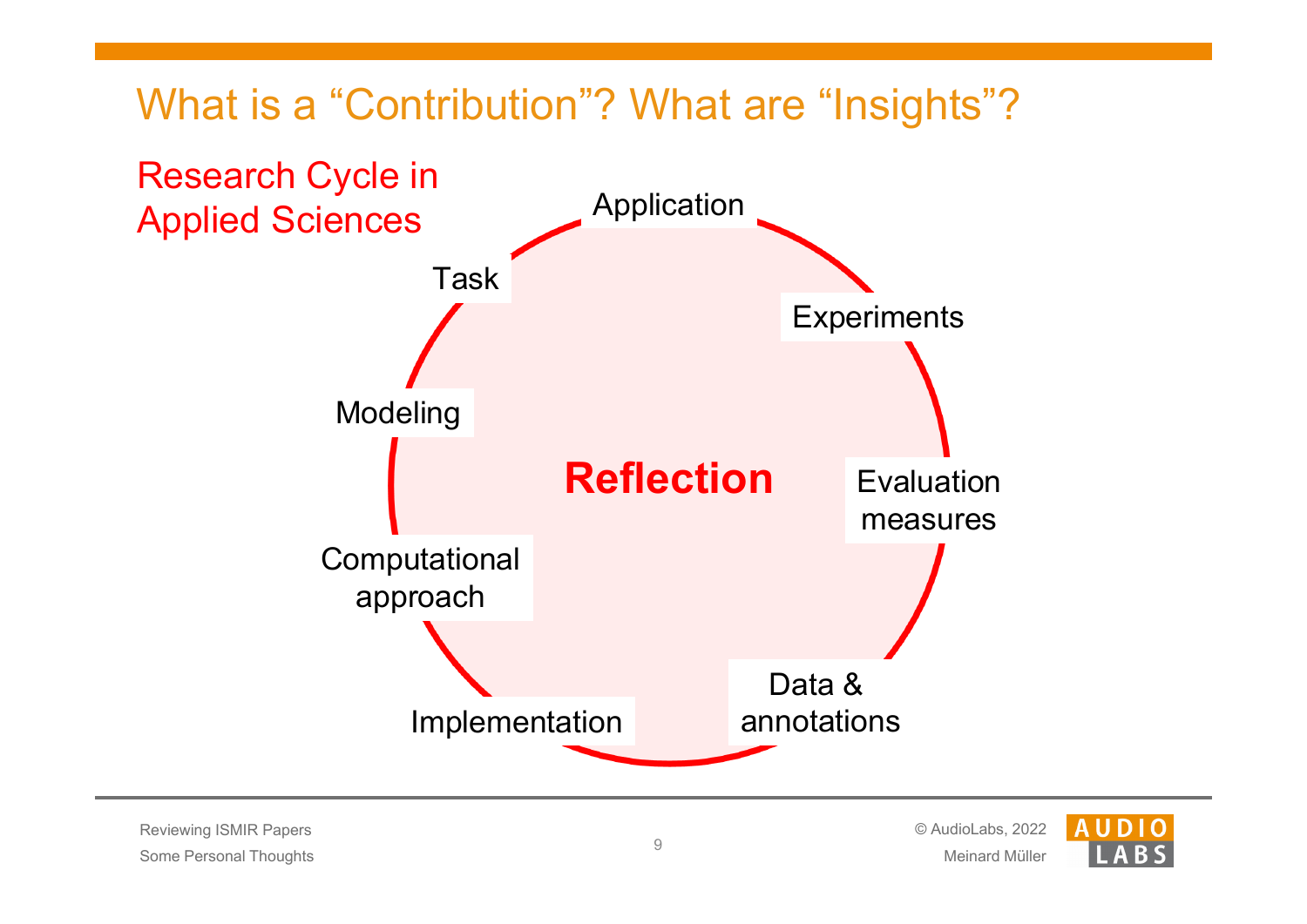# The Blessing and Curse of Applied Sciences

- You can make contributions in many ways
	- Г Novel application or task
	- $\blacksquare$ Novel computational approach
	- ш Efficient implementation
	- г Novel dataset and annotations
	- $\mathbb{R}^n$ Novel evaluation measures
	- Interesting experiments
	- ×, …
- A problem is hardly ever "solved" – so you can always contribute something



- $\overline{\mathbb{R}}$  You never "solve" a problem completely
- You always miss some aspects
- **Your modelling always goes** along with simplifications
- Your work is always vulnerable and disputable



Meinard Müller

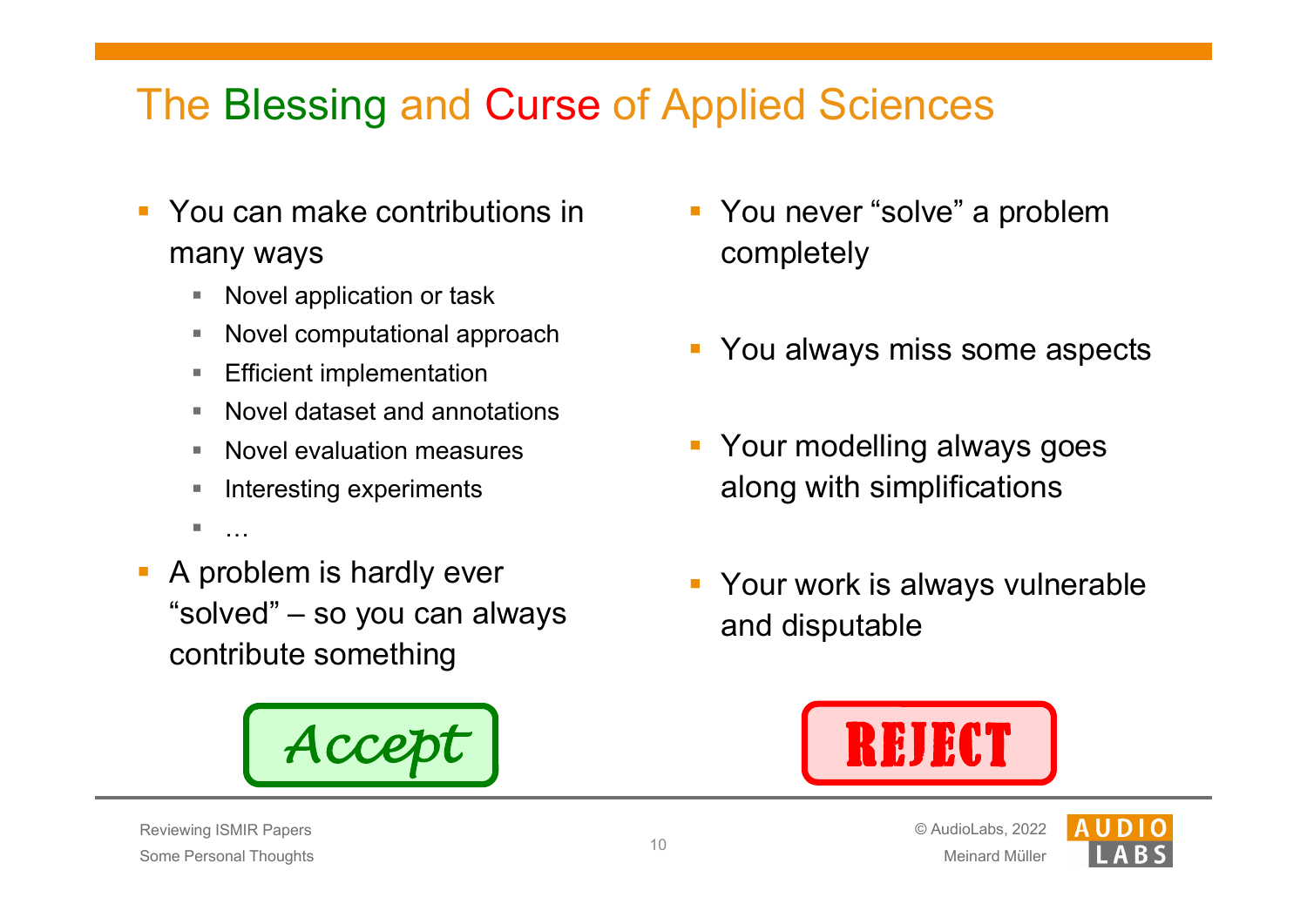# The Blessing and Curse of Interdisciplinarity

- You can make contributions coming from various disciplines
	- $\mathbb{R}^n$ Information retrieval
	- $\mathcal{L}_{\mathcal{A}}$ Signal processing
	- $\mathcal{L}_{\mathcal{A}}$ Musicology
	- г Library sciences
	- $\blacksquare$ Human computer interaction
	- $\blacksquare$ Machine learning
	- $\blacksquare$ …
- You can contribute with novel collaborative work



- There are many different perspectives on your work
	- $\overline{\phantom{a}}$ Technical perspective
	- п Music perspective
	- П Data perspective
	- ш …
- $\mathbb{R}^n$  You will never do justice to all disciplines
- $\mathcal{L}_{\mathcal{A}}$  Your work is always vulnerable and disputable



Meinard Müller

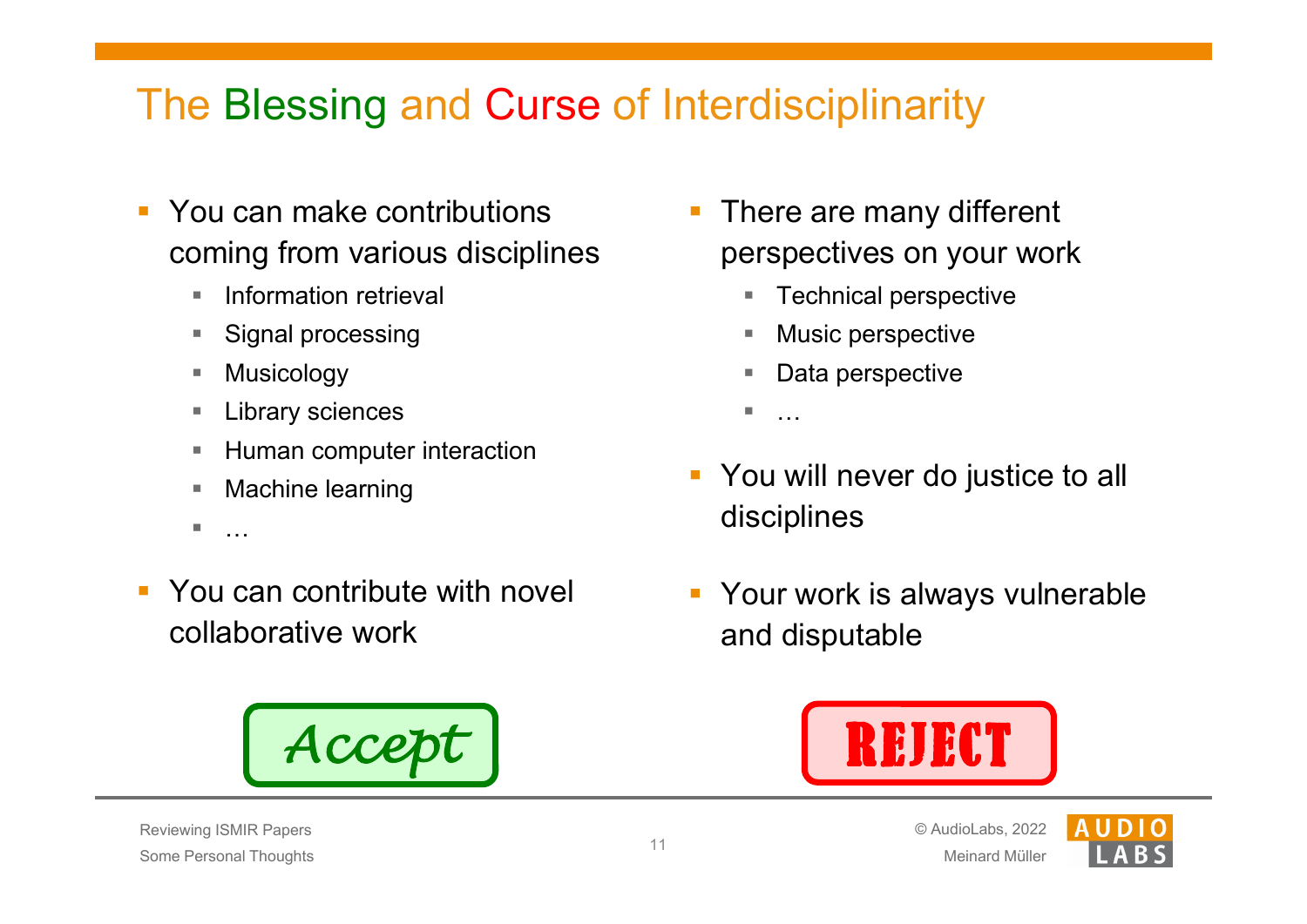# The Blessing and Curse of ISMIR

- Support of young researchers
- Balance in topics and approaches
- High acceptance rate (40-50%)
- Open exchange of ideas
- Cooperative environment



- $\overline{\phantom{a}}$  Authors and reviewers may have little experience
- T. Inconsistent reviews
- $\overline{\mathbb{R}}$ Paper quality is very mixed
- Get a publication out
- Competitive environment



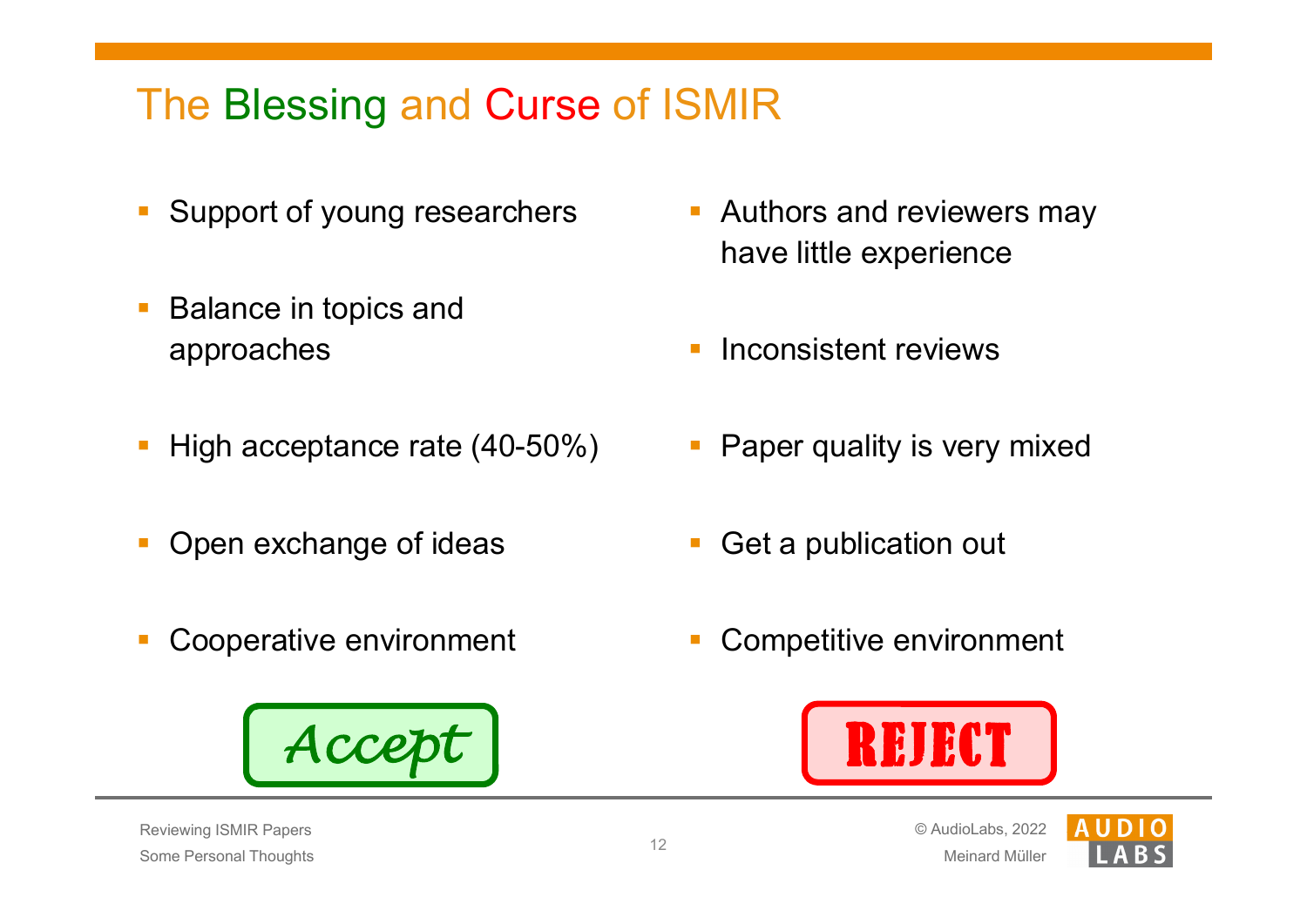- $\overline{\mathbb{R}^2}$ 
	- Show respect Show that you care and appreciate the article
		- $\triangleright$  Authors have worked hard
		- $\qquad \qquad \blacksquare$  Stay positive and assume good faith
		- $\blacksquare$  Be clear and direct, but also encouraging
		- $\blacksquare$  Criticize the work, but not the authors

Meinard Müller



13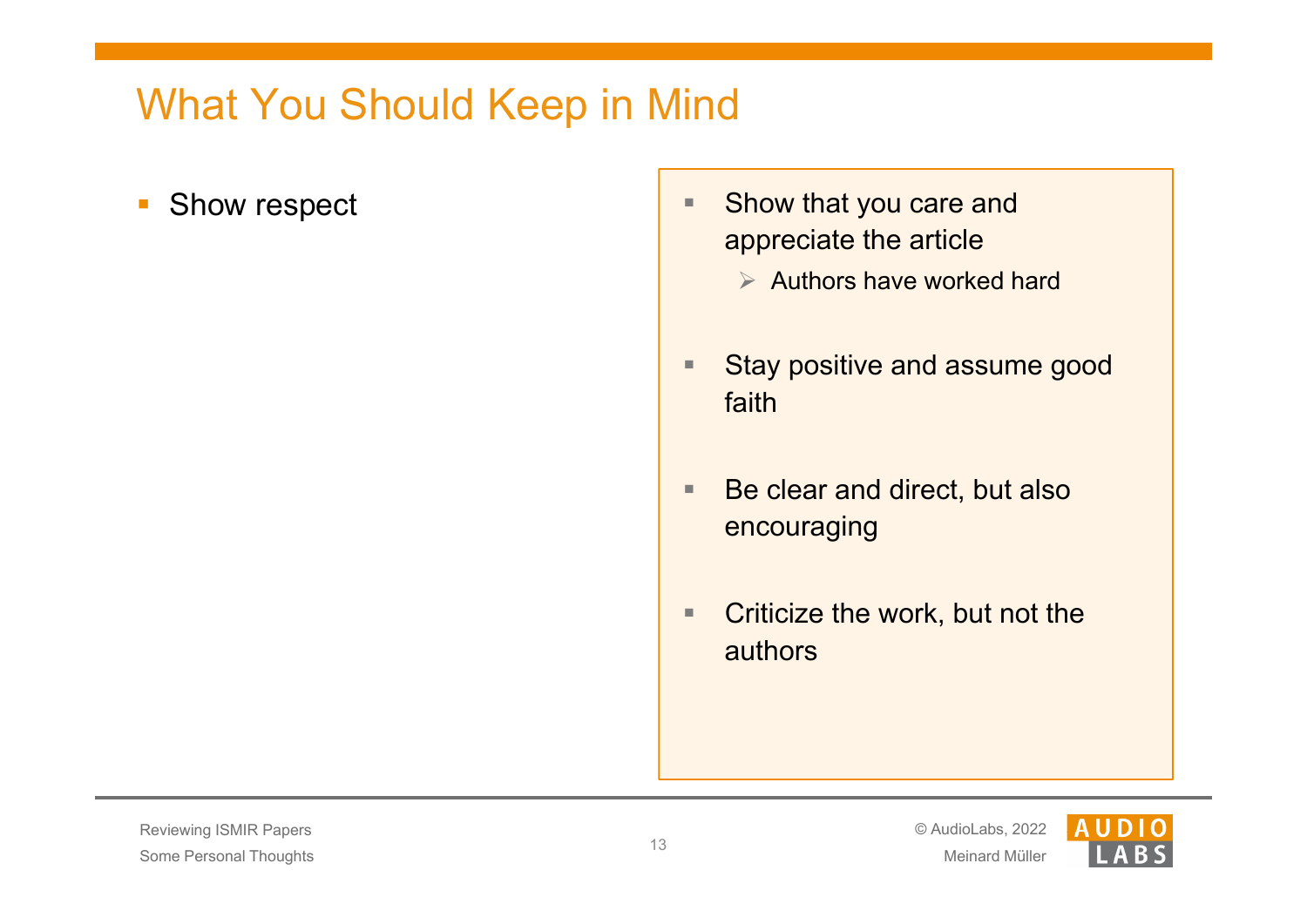- Show respect
- Be detailed and specific
- $\qquad \qquad \blacksquare$  Short reviews are hardly useful (and may even be harmful)
	- " … I like the paper, and I think it should be accepted ..."
	- ... This paper offers no technical novelty and should be rejected ..."
- **Your review should help** 
	- $\triangleright$  Authors
	- $\triangleright$  Meta reviewers
	- $\triangleright$  Program chairs / editors
- $\blacksquare$ Justify the score in detail
- $\blacksquare$  However, do not get lost in details (fixing typos, re-writing, …)

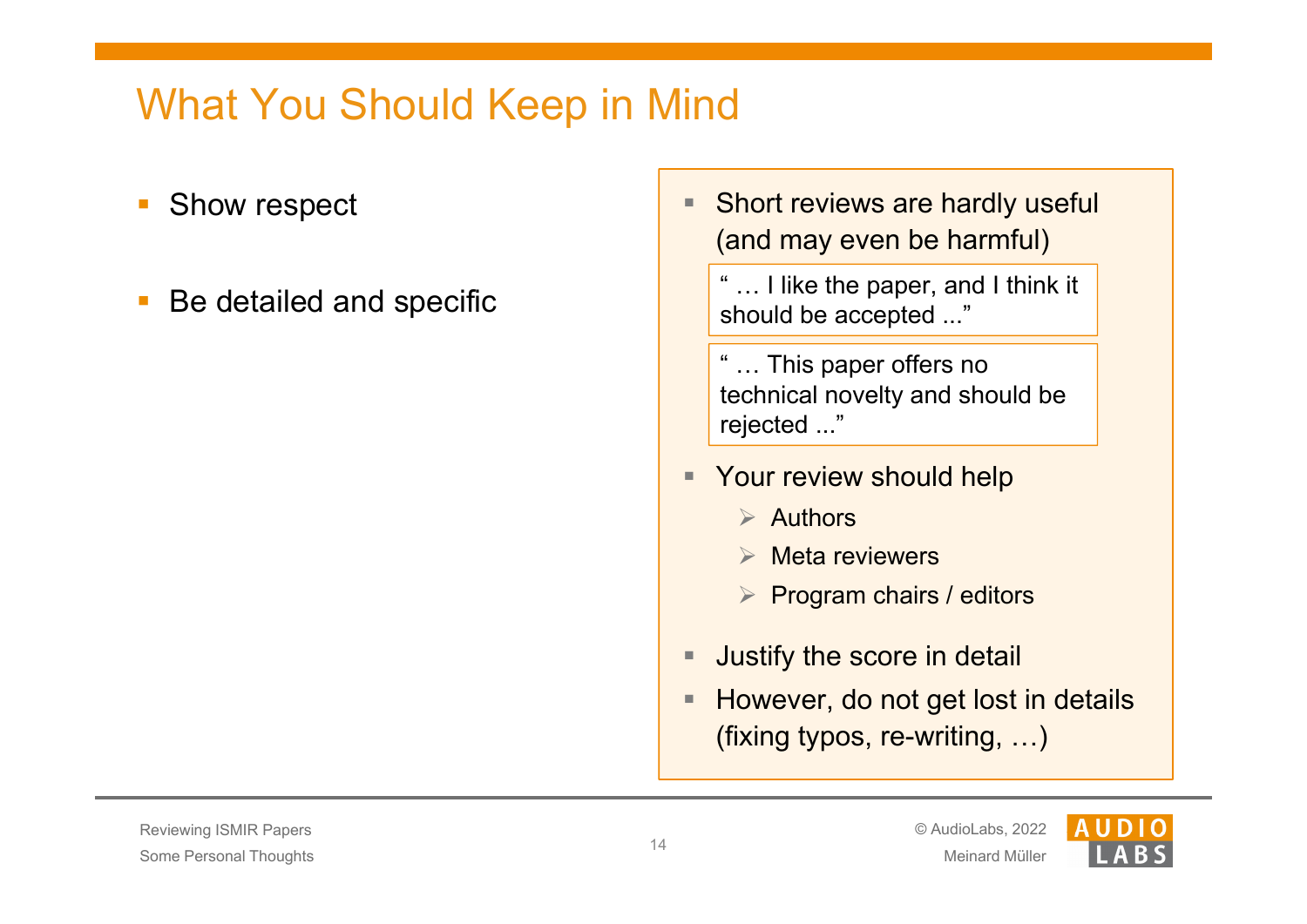- Show respect
- Be detailed and specific
- Make your perspective explicit
- $\blacksquare$  You may mention your background in the review
- $\blacksquare$  Explain which perspective you take

" … My background is in music sciences, and I look at the paper from a musicological perspective ..."<br>...

" … In the following, I want to comment on the paper from a technical perspective ..."

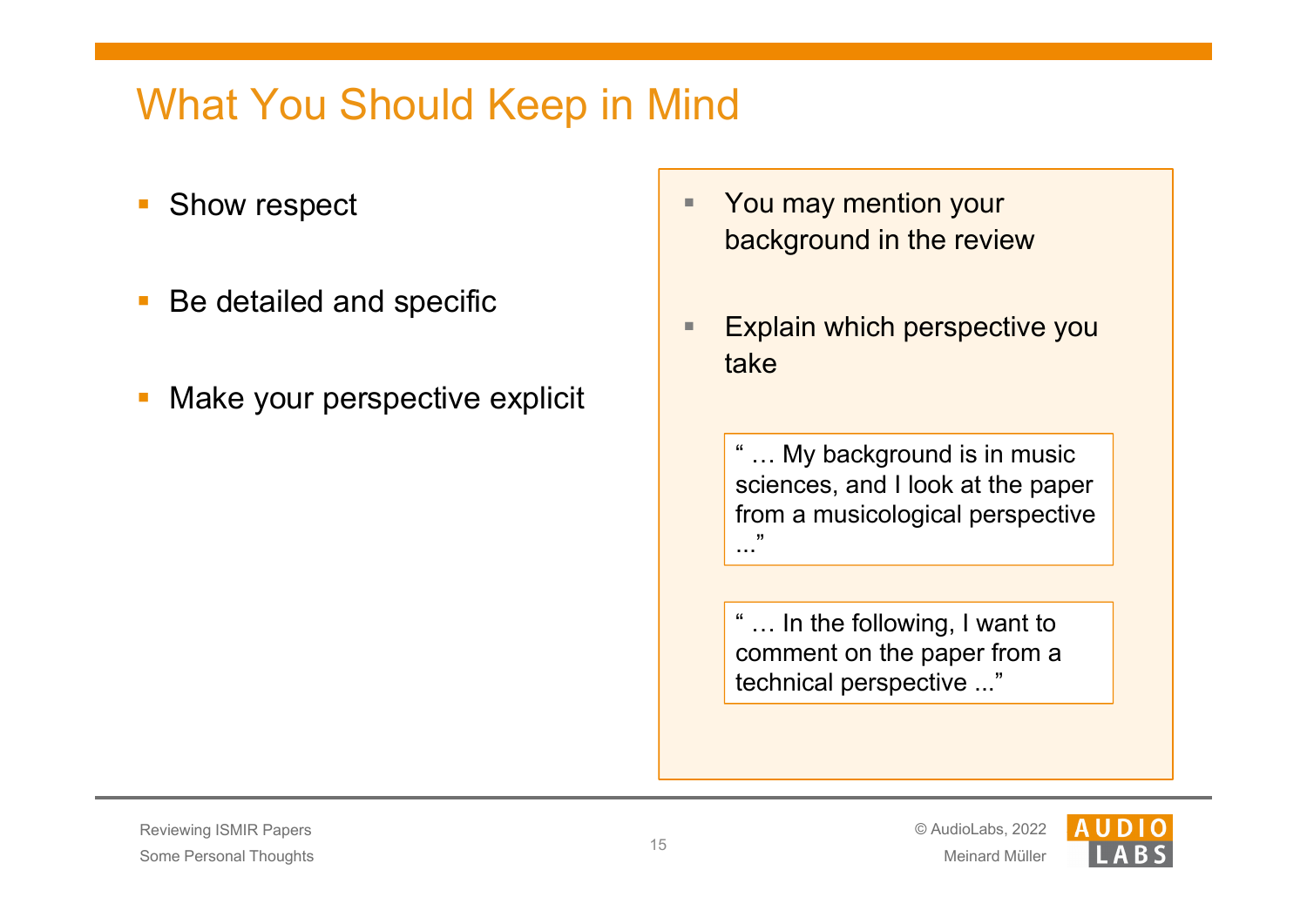- Show respect
- Be detailed and specific
- Make your perspective explicit
- Be honest
- $\blacksquare$  Never write something you are not sure of
- $\blacksquare$  Better admit when you are lost and focus on the aspects you know well

**Since I am not familiar with** … I do not comment on the technical contributions ... However, from an application perspective, I can say that … "

 $\blacksquare$  Note: We are all learners in almost all areas

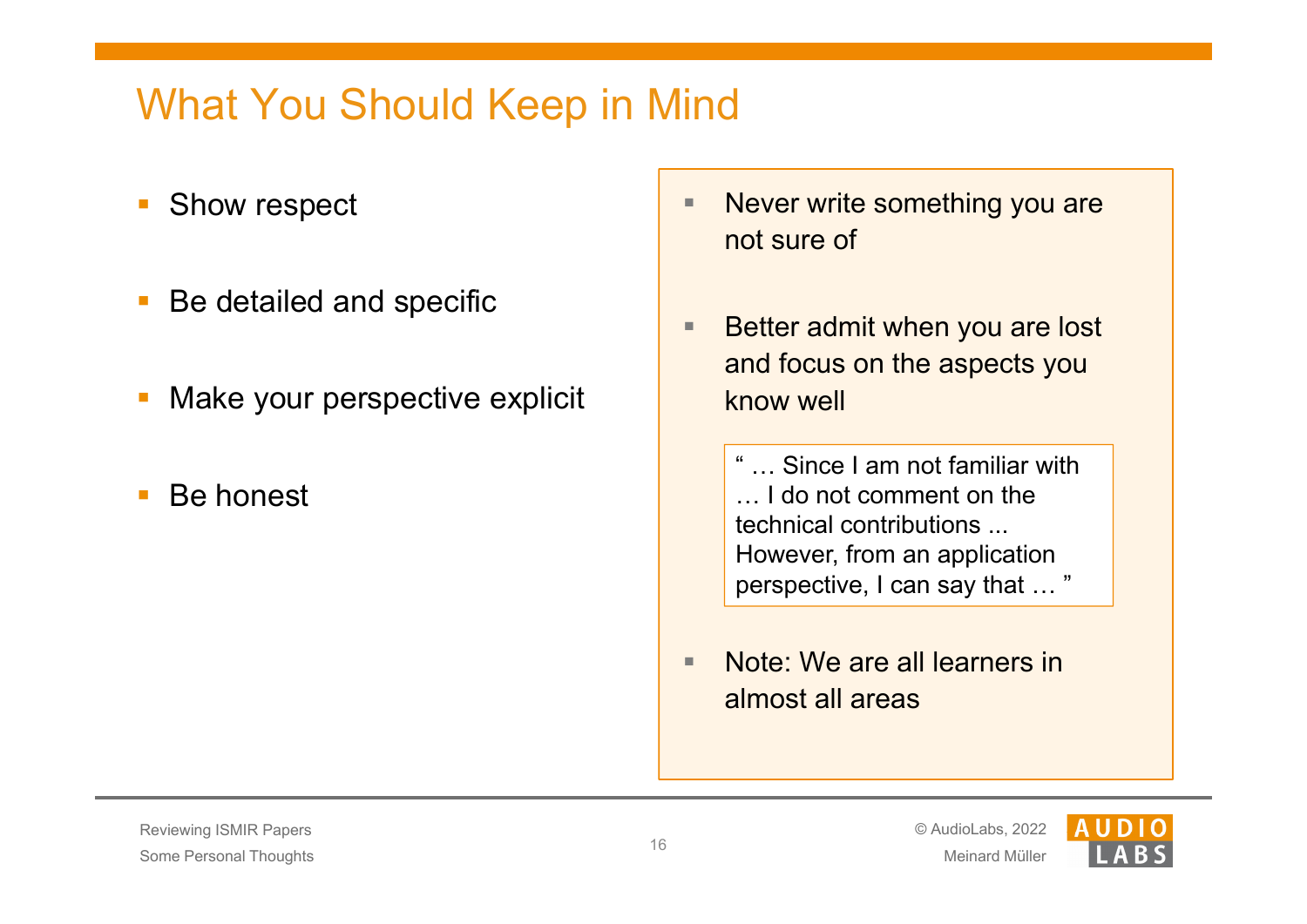- Show respect
- Be detailed and specific
- Make your perspective explicit
- Be honest
- $\mathcal{L}_{\mathcal{A}}$ Take a clear position
- $\blacksquare$  Use the whole spectrum of evaluation scores
- $\blacksquare$  If you find a paper outstanding, give it the highest score
- $\blacksquare$  If you think the paper is really bad, give it the lowest score
- $\blacksquare$  Always give convincing support for your recommendation

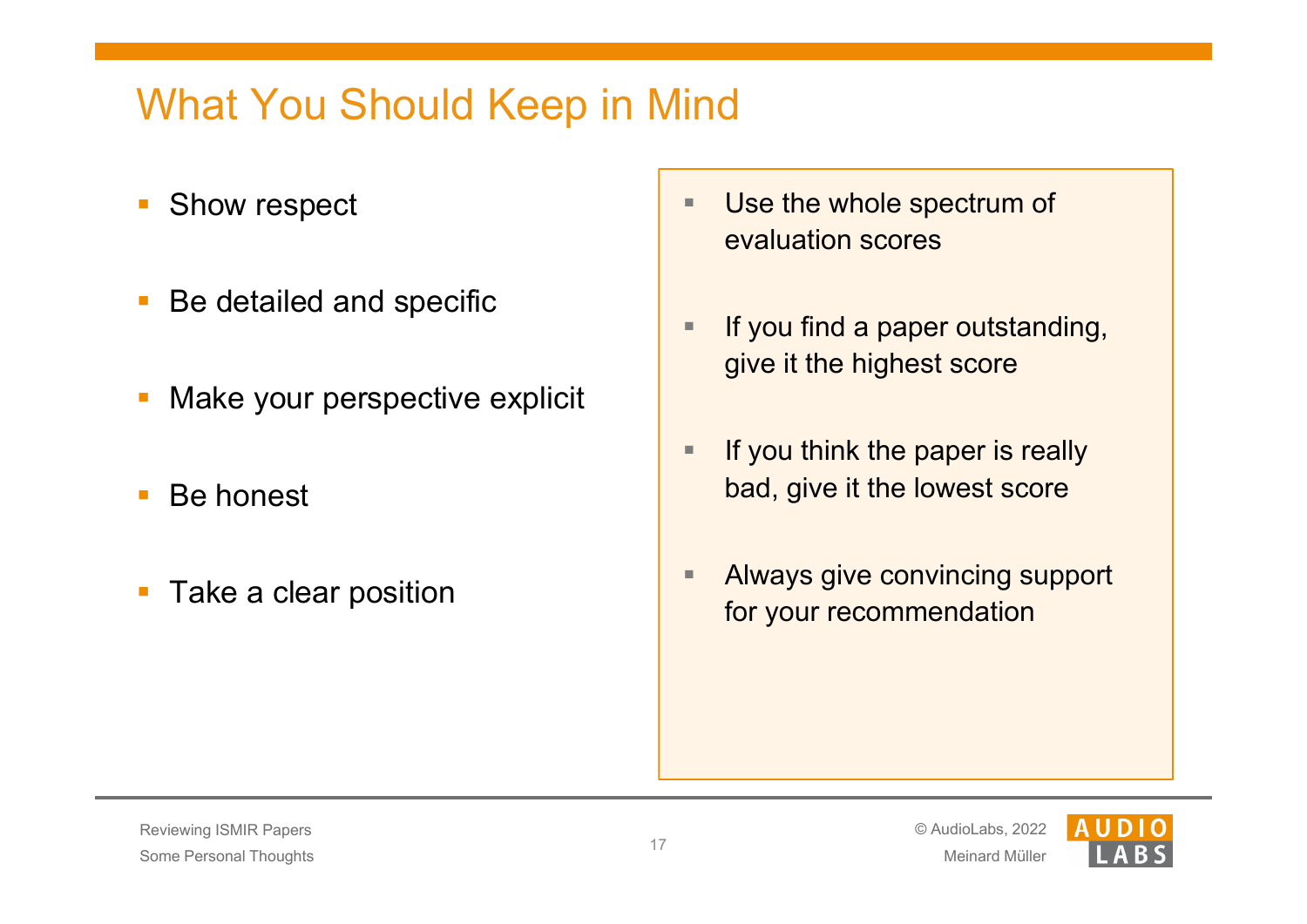- Show respect
- Be detailed and specific
- Make your perspective explicit
- Be honest
- Take a clear position
- Actively participate
- $\blacksquare$ Read guidelines and examples
- $\blacksquare$ Participate in discussion phase
- $\blacksquare$  If you are unsure, ask for help
	- $\triangleright$  Supervisor
	- $\blacktriangleright$ Meta reviewers
	- $\triangleright$  Program chairs / editors
- $\blacksquare$ Better cancel in time than be sloppy

Dealing with poor reviews is an editor's worst job

 $\qquad \qquad \blacksquare$ Be reliable and responsive

> Chasing after reviewers is an editor's second worst job

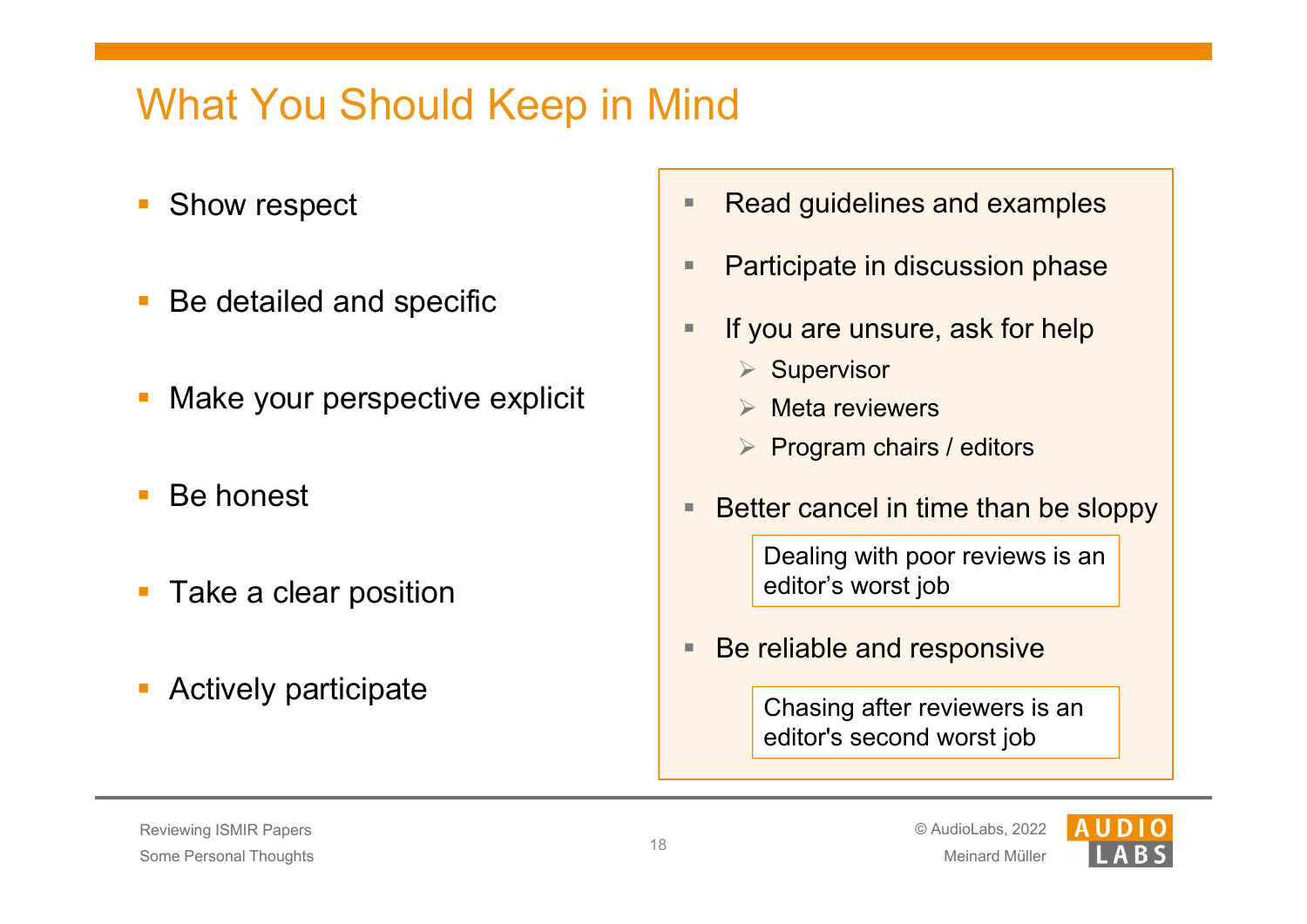# Why Should You Become a Reviewer?

- $\overline{\mathbb{R}^2}$ Read interesting articles
- Learn about new research trends
- Get to know "the other side"
- Reflect on your own work and publications
- Support the next generation of researchers
- Become part and give something back to the community

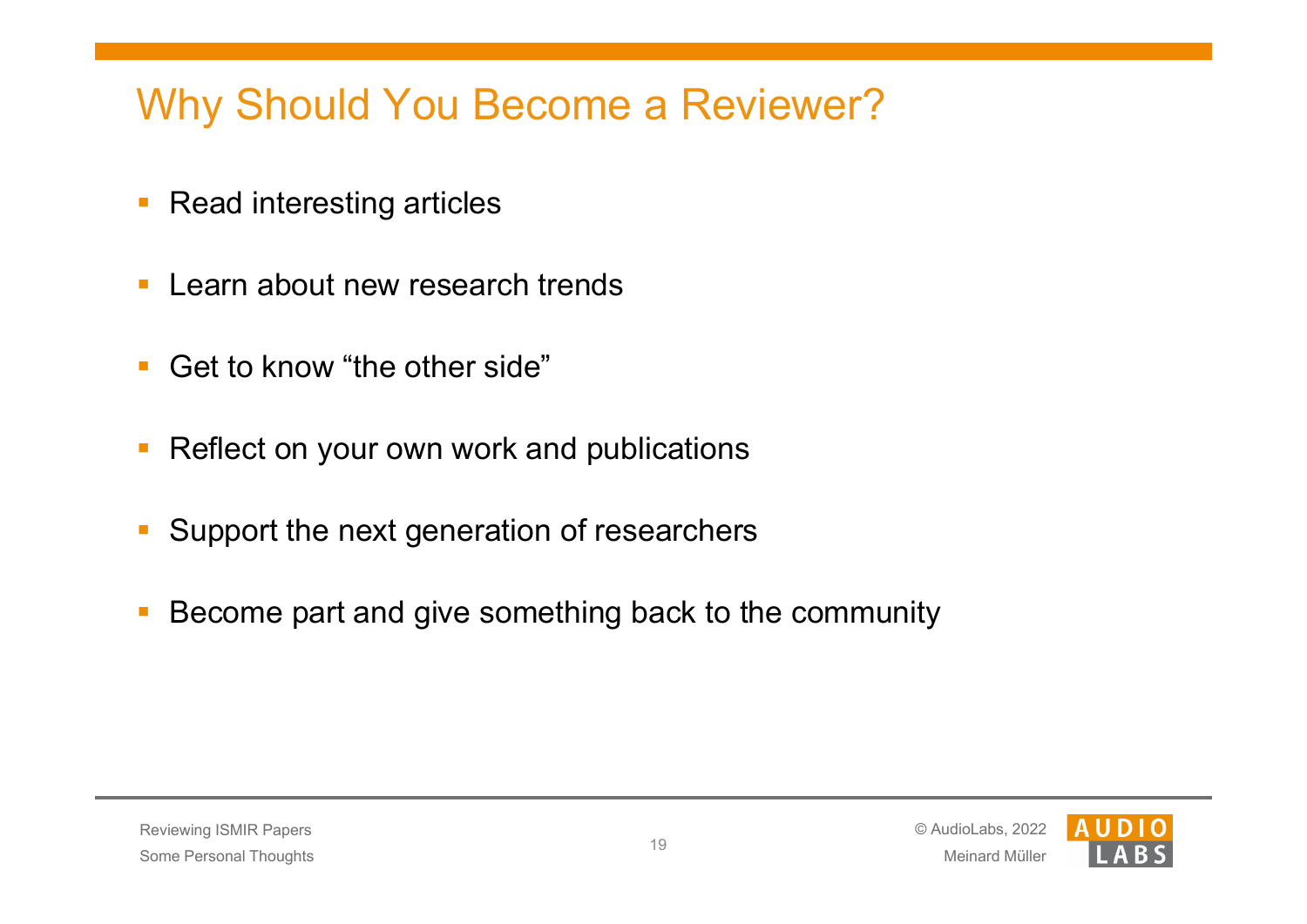#### Guidelines for Reviewers (ISMIR 2012)



**Guidelines for Reviewers** International Society for Music Information Retrieval (ISMIR)



#### **Guidelines for Reviewers**

International Society for Music Information Retrieval (ISMIR)

#### **ETHICAL GUIDELINES**

#### **Commitment and Respect**

Remember that academic careers and reputations rely on scientific publications. Therefore you have to be seriously committed to your work as a reviewer

In the past there have been complaints about some reviews being too sketchy and superficial, so that it looked like the reviewer did not take the time to read the paper carefully. A sketchy or casual review is a lack of respect to the authors who have seriously submitted their paper, and in the long run is a damage to the ISMIR conference. If you have agreed to review a paper, you should devote enough time to write a thoughtful and detailed review. If you think you cannot review properly your assigned papers because you are too busy, you should not commit to your assignment.

Keep in mind that belittling or sarcastic comments are not appropriate. Even if you think that a paper is really bad, you should be constructive<br>and still provide feedback to the authors. If you give a paper a low score, it is essential that you justify the reason for that score in detail. Just saving "I do not like this approach because I am a guru in this area" is not constructive. Also keep in mind that directly talking about the authors can be sometimes perceived as being confrontational even though you do not mean it this way. For this reason, you may want to avoid referring to the authors by using the phrase 'you' or 'the authors", and use instead "the paper"

#### **Confidentiality and Anonimity**

As a reviewer you have the responsibility to protect the confidentiality of the ideas represented in the papers you review. Submissions to the ISMIR conference have not (or should not have) been published before

Although the authors' ultimate goal is to publish and disseminate their work, a percentage of submitted papers will not be accepted and published in the ISMIR conference proceedings, and will most likely be submitted to some other journal or conference. Sometimes a submitted paper is still considered confidential by the author's employers or funding sources. In order to comply with confidentiality requirements

- $\Box$  you should not show your assigned papers (or their accompanying material) to anyone else including colleagues or students, unless you have asked them to help with your review;
- D you should not use ideas from your assigned papers to develop now onger  $\Box$  after completing your reviews you should destroy all copies of your
- assigned papers and accompanying material, and erase any implementations you may have written and results you may have obtained to evaluate the ideas in the napers.

advisable not to do so. One of the most common ways of inadvertently disclosing your identity is asking the authors to cite your past work and several of your own papers. This should be avoided. Besides, this attitude may have a negative effect on your review: it may be seen as if you just want to gain more citations, and may ultimately result in the authors just ignoring your review (and possibly the Scientific Committee tool

Although come reviewers like to displays their identity to outborn it is

#### **Conflicte of Interest**

Even though you would judge impartially any paper assigned to you there has to be no doubt about the impartiality of your reviews. Therefore if there is a potential conflict of interest with one of your assigned papers, you should inform the Scientific Committee Although in general you should use your judgment, examples of cituations of potential conflicts of interest are the following:

 $\Box$  you work in the same research group as one of the authors: □ you have been involved in the work and will be credited in some

- way (e.g. you have bosted one of the authors in your lab to carn out work related to the naner):
- $\Box$  you have formally collaborated (e.g., written a paper together, or been awarded a joint grant) with one of the authors in the past three years (more or less);
- D, you were the MS/PhD advisor (or advisee) of one of the authors this is often considered to be a lifetime conflict of interest; p you have reasons to believe that others might see a conflict of
- interest, even though there is none (e.g., you and one of the authors work for the same multinational cornoration, although you work in different denartments on different continents and have never met hefrire)

#### **A CKNOWLEDGEMENTS**

This document closely follows the quidelines of the SMC 2011 conference and is partially based on the reviewers' quidelines of the CVPR2010 and SIGGRAPH2008 conferences:

http://smc2011.smcnetwork.org

- http://cvl.umiacs.umd.edu/conferences/cvpr2010/review/reviewer quidelines.htm
- http://www.siggraph.org/s2008/submissions/juried/papers/instructio ns.php

Reviewing ISMIR Papers Some Personal Thoughts

**TECHNICAL GUIDELINES** 

As soon as you are notified of your assigned paper, please check all of

 $\Box$  there is no obvious conflict of interest (see section on Conflict a

 $\Box$  the number of assigned papers and the deadline allow you enough

 $\Box$  none of the papers assigned to you violates any of the paper

If any issues arise regarding these points, notify them immediately to

the Scientific Committee. You should schedule in advance your review

work, and not leave it for the last few days near the deadline. Adhering

to the deadline is essential since the Scientific Committee and Chairs

still have a huge amount of work to do after the review process has

been completed. It is advisable to read papers well in advance before

the deadline, in order to have time to think about them over a

sufficiently long timespan before writing your reviews. This is essential

in order for you to make thoughtful decisions about your assigned

Your evaluation of the papers assigned to you should be based upon

papers, and to provide helpful suggestions for the authors.

□ Fostering of open source and free software tools/data

□ Contribution to the overall balance of topics at ISMIR 2012

Keep in mind that minor flaws can be corrected, and should not be a

reason to reject a paper. However, accepted papers have to be

technically sound and make an original and substantial contribution to

the field, also in relation with the tanics of the conference; please

familiarize yourself with the information in the Call for Submissions.

 $\Box$  you are qualified to review the papers assigned:

time to complete your reviews (see section on Commitment and

Scheduling

them to make sure that

Interest below)

Respect below)

**Evaluation Criteria** 

the following criteria:

 $\Box$  Novelty of the paper

**D** Technical soundness

**D** Paper organization

 $\Box$  Stimulation potential

□ Fostering reproducibility of research

 $\Box$  Importance

**D** Readability

Scholarly/scientific quality

 $\Box$  Annonriatenass of tonic

submission guidelines.

When deciding your recommendation for a paper, do not be shy. Use the whole spectrum of evaluation scores; if you think a naper is outstanding, give it the highest score and no less than that. Similarly, it you think a paper is really bad (and can convincingly support your opinion), then give it the lowest score and no more than that. Very often reviewers tend to use intermediate scores, because they are no entirely confident on their judgement, and/or because they did not have time to read their papers thoroughly. This attitude causes really good papers not to stand out, and very bad papers not to be "caught" Ensure that your scores are consistent with your comments to the authors. In particular, receiving good comments and a poor score is frustrating, and often causes the authors to request clarifications of

#### **Comments for the Authors**

mhuffalo

Your comments for the authors are probably the most important part of vour reviews. They will be returned to the authors, so you should include any specific feedback which help improve the papers Thorough comments also help the Scientific Committee decide which papers to accept, sometimes more than your score. Remember that your reviews are evaluated by the Scientific Committee Moreover after the completion of the review process, they will be available to other reviewers of the same papers. Therefore your good work will help generating a positive trend in the research community

Short reviews are not helpful to either the authors and the Scientific Committee. Please be as specific and detailed as you can. When discussing related work and references, simply saying this is well known" or "this has been common practice for years" is no appropriate. You should cite publications, or other public disclosures of techniques, which can support your statements. Be specific also when you suggest improvements in the writing. If there is a particular passage in the text that is unclear, point it out and give suggestions to imnrovamante

Be generous about providing new ideas for improvement. You may suggest different techniques or tools to be used in the applications presented in a paper. You may also suggest the authors a new application area that might benefit from their work. You may suggest them a generalization of their concept, which they have no considered. If you think that the naner has marits but does not match the topics of the ISMIR conference, please say so and suggest alternative publication options that are more appropriate in you oninion (inurnals, conferences, workshops)



© AudioLabs, 2022 Meinard Müller

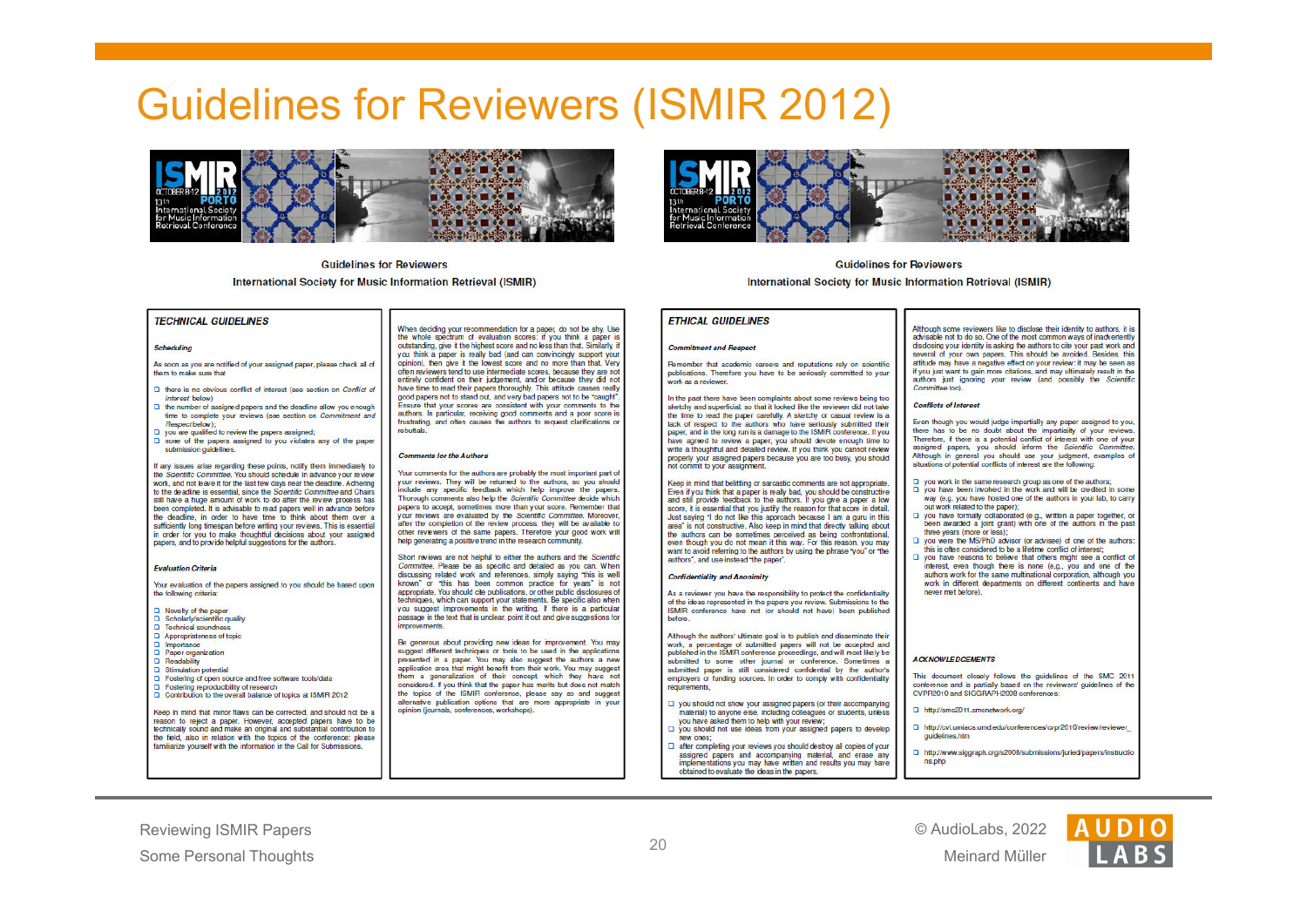#### Guidelines for Reviewers (ISMIR 2012)



**Guidelines for Reviewers** International Society for Music Information Retrieval (ISMIR)



**Guidelines for Reviewers** International Society for Music Information Retrieval (ISMIR)



© AudioLabs, 2022